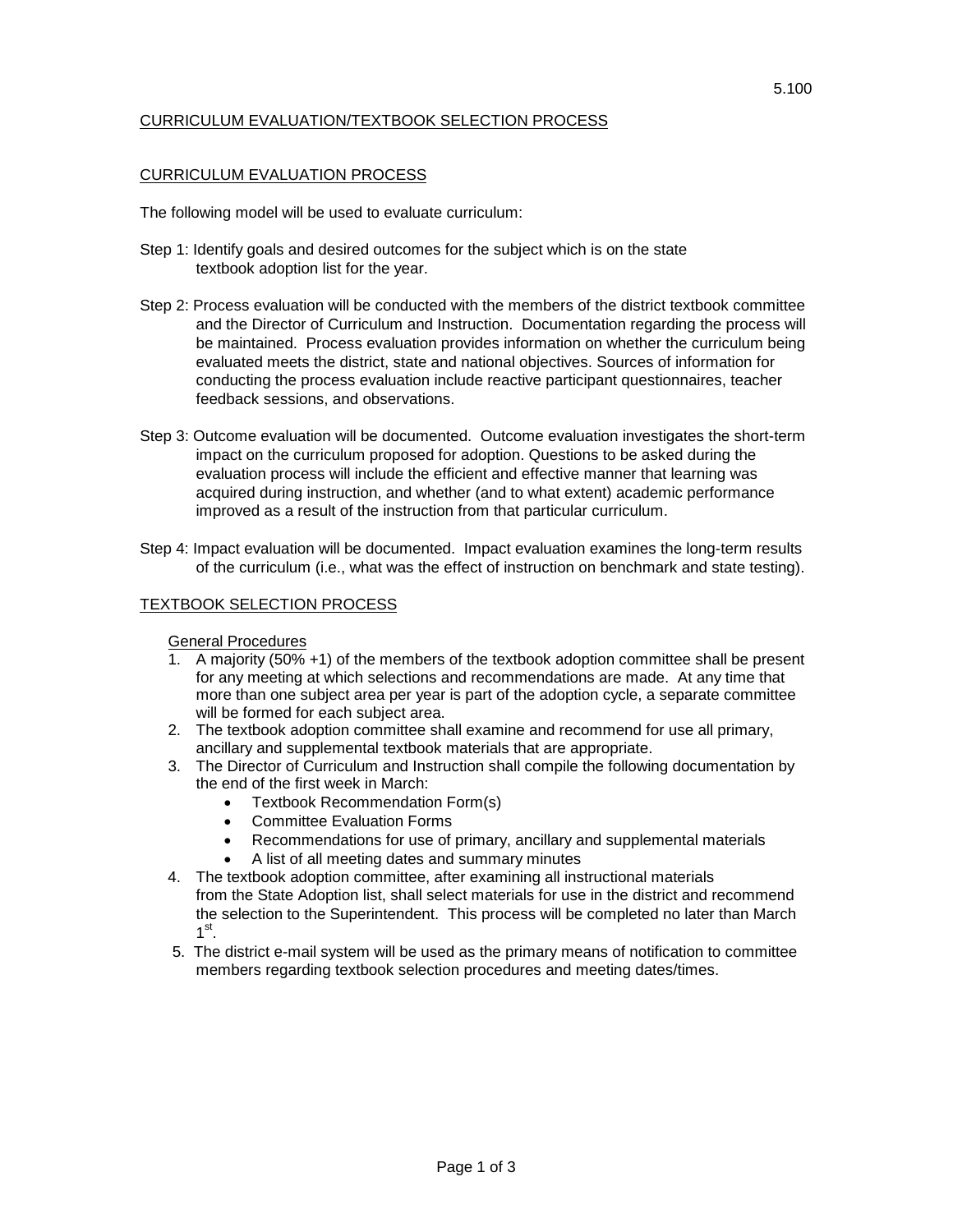Committee Composition

- 1. Members of the committee shall be professional staff selected by a voting process or by building administrator at each school site. Additional district-level specialists may be appointed at the discretion of the Director of Curriculum and Instruction. The names of the selected committee members (including one alternate from each site) shall be given to the Director of Curriculum and Instruction by November 1st.
- 2. The committee shall consist of no fewer than seven and no more than 19 voting members for core subject areas when books will be selected at all grade levels. Alternates will not attend meetings unless substituting for an absent committee member.
- 3. Depending on subject areas and grade levels impacted by the adoption, the Director of Curriculum and Instruction shall determine the number of elementary and secondary members who will serve on the textbook committee.
- 4. Members of the textbook adoption committee shall be certified teachers employed by the district who are representative of the subject areas on the adoption list and of school sites where the subjects are taught.
- 5. Textbook adoption committee members shall ensure that teachers at each respective school site are given the opportunity to review all textbooks proposed for adoption and are encouraged to provide meaningful input regarding the selection process.

# **Attendance at Committee Meetings**

- 1. The Director of Curriculum and Instruction shall designate a person to keep minutes of each meeting. Meeting dates and times shall be established at the first meeting. Meetings of the committee shall be held after school hours.
- 2. Any member of the textbook adoption committee not in attendance at the first two meetings shall be removed from the committee and will be so notified in writing. The Director of Curriculum and Instruction has the option of replacing the member with a teacher from the approved alternate list.

#### Textbook Review Process

- 1. The Director of Curriculum and Instruction shall establish the criteria and method of evaluation of primary, ancillary and supplemental textbook materials from the state adoption list.
- 2. The textbook adoption committee shall examine only books from the state adoption lists and evaluate them according to established criteria.
- 3. Sample copies of textbooks on the state adoption list will be provided following the November State Textbook Committee adoption meeting and district receipt of the new official State Textbook Committee selection list. Availability of multiple sets of samples is at the discretion of the publisher.

# Textbook Standards

- 1. Textbook standards shall be aligned with the district instructional model.
- 2. The committee will:
	- a. assure that instructional and evaluation tools are developed which integrate district, state and national best practices;

b. provide training for textbook adoption committee members on the use of the textbook evaluation tools;

c. thoroughly discuss the strengths and weaknesses of each textbook in relation to criteria listed on the evaluation tool; and

d. recommend for adoption textbooks that are most closely aligned to the district's instructional model

Textbook Samples